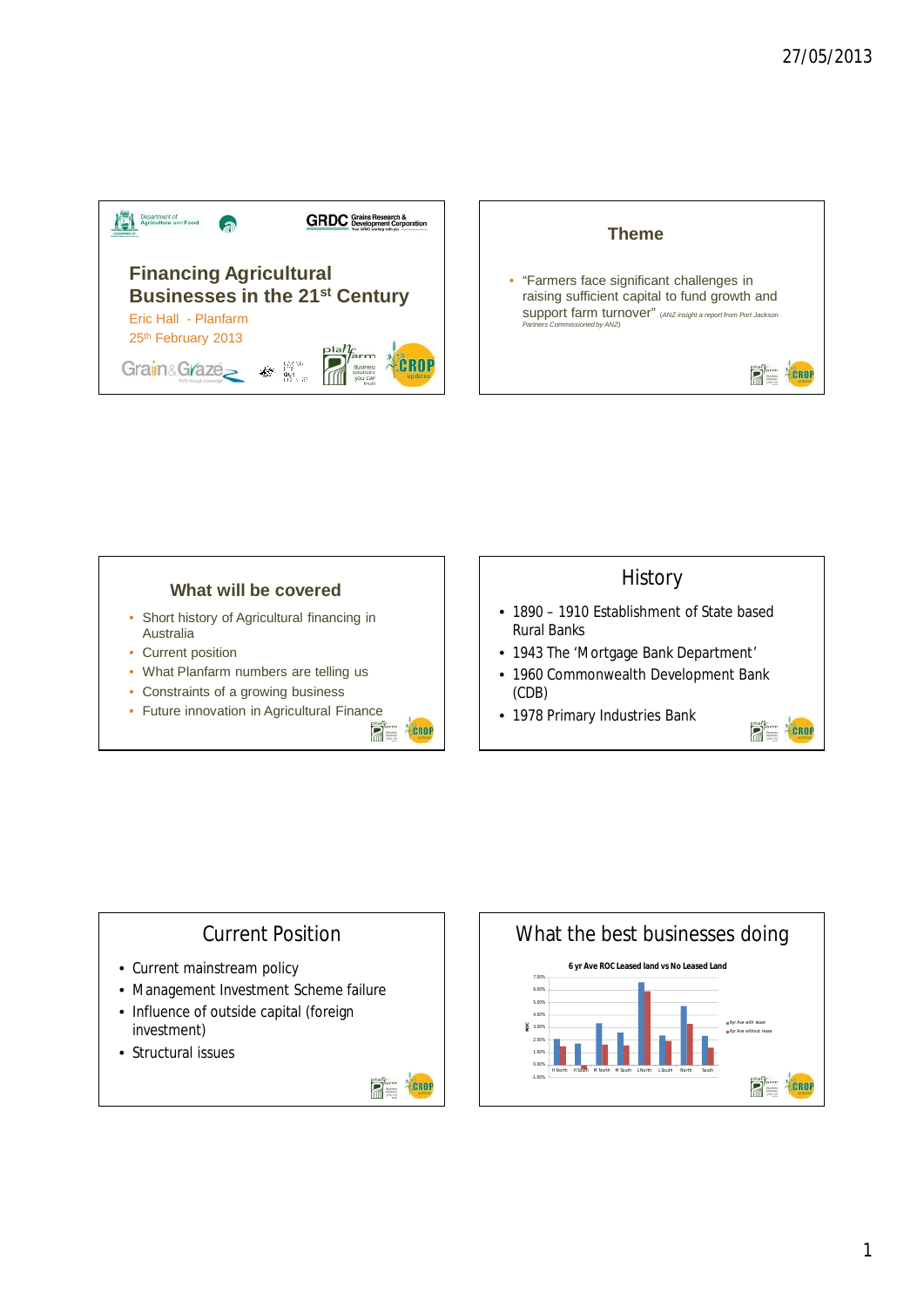2



## The Growing Business • Good land area with a balance in owned and leased • Good labour • Strong financial performance

• Constrained by funding of working capital



 $\sum_{i=1}^{p}$ 

CROP

|                          | Projected                                                                                      |       |       |        |        |       |          | 2007 - 2012                                                                   |
|--------------------------|------------------------------------------------------------------------------------------------|-------|-------|--------|--------|-------|----------|-------------------------------------------------------------------------------|
|                          | 2013                                                                                           | 2012  | 2011  | 2010   | 2009   | 2008  | 2007     | AVG.                                                                          |
| <b>Total Farm Area</b>   | 8586                                                                                           | 7290  | 7290  | 7017   | 7017   | 5957  | 4607     |                                                                               |
| <b>Total Arable Area</b> | 7970                                                                                           | 6759  | 6759  | 6486   | 6486   | 5426  | 4276     |                                                                               |
| <b>Total Leased Area</b> | 2963                                                                                           | 2963  | 2963  | 2690   | 2690   | 2781  | 1631     |                                                                               |
| Perm. Labour Units       | $\overline{4}$                                                                                 | 4     | 4     | 3      | 3      | 3     | 3        | 3.38                                                                          |
| Seas. Lab. (MnWks)       | 19                                                                                             | 14    | 20    | 8      | 8      | 5     | 4        | 10                                                                            |
| Annual Rainfall (mm)     | $\theta$                                                                                       | 265   | 508   | 195    | 304    | 419   | 355      | 341                                                                           |
| Grow Season (mm)         | 0                                                                                              | 184   | 281   | 123    | 243    | 276   | 252      | 226                                                                           |
| Wheat Kg/mm ave.         | 0.00                                                                                           | 15.42 | 14.21 | 8.71   | 11.10  | 10.59 | 12.61    | 12.11                                                                         |
| <b>Net</b><br>Profit     | \$1,165,998 \$ 522,287 \$1,577,738 - \$ 716,365 - \$ 341,357 \$ 991,321 \$1,360,279 \$ 565,651 |       |       |        |        |       |          |                                                                               |
| <b>Net Profit %</b>      | 29%                                                                                            | 17%   | 39%   | $-52%$ | $-14%$ | 34%   | 52%      | 13%                                                                           |
| % Return On Capital      | 11%                                                                                            | 8%    | 18%   | $-5%$  | $-4%$  | 19%   | 28%      | 11%                                                                           |
| Debt to Income           | 0.81                                                                                           | 1.06  | 1.09  | 3.07   | 1.36   | 0.45  | 0.621.28 |                                                                               |
|                          |                                                                                                |       |       |        |        |       | plany    | <b>Grry</b><br><b>Lamm</b><br><b>Information</b><br>print KATH<br><b>WORK</b> |

| <b>Balance Sheet Summary</b> |     |                                                                                            |     |     |     |     |     |  |
|------------------------------|-----|--------------------------------------------------------------------------------------------|-----|-----|-----|-----|-----|--|
| <b>Total Assets</b>          |     | \$10.472.769 \$10.138.255 \$9,760,435 \$9,880,061 \$9,380,346 \$6,920,373 \$6,472,118      |     |     |     |     |     |  |
| <b>Total Liabilities</b>     |     | \$ 3,271,973 \$ 3,304,639 \$ 4,467,858 \$ 4,209,585 \$ 4,244,820 \$ 1,288,020 \$ 1,614,266 |     |     |     |     |     |  |
| Equity                       |     | \$7,200,796 \$6,833,616 \$5,292,577 \$5,670,476 \$5,135,526 \$5,632,353 \$4,857,852        |     |     |     |     |     |  |
|                              |     |                                                                                            |     |     |     |     |     |  |
| Equity %                     | 69% | 67%                                                                                        | 54% | 57% | 55% | 81% | 75% |  |
|                              |     |                                                                                            |     |     |     |     |     |  |
| <b>Loan to Value Ratio</b>   |     |                                                                                            |     |     |     |     |     |  |
| (based on Balance            |     |                                                                                            |     |     |     |     |     |  |
| <b>Sheet Land Value)</b>     |     |                                                                                            |     |     |     |     |     |  |
| Peak LVR                     | 69% | 59%                                                                                        | 52% | 60% | 59% | 56% | 48% |  |
| <b>Core LVR</b>              | 30% | 25%                                                                                        | 34% | 42% | 23% | 11% | 27% |  |
|                              |     |                                                                                            |     |     |     |     |     |  |
|                              |     |                                                                                            |     |     |     |     |     |  |